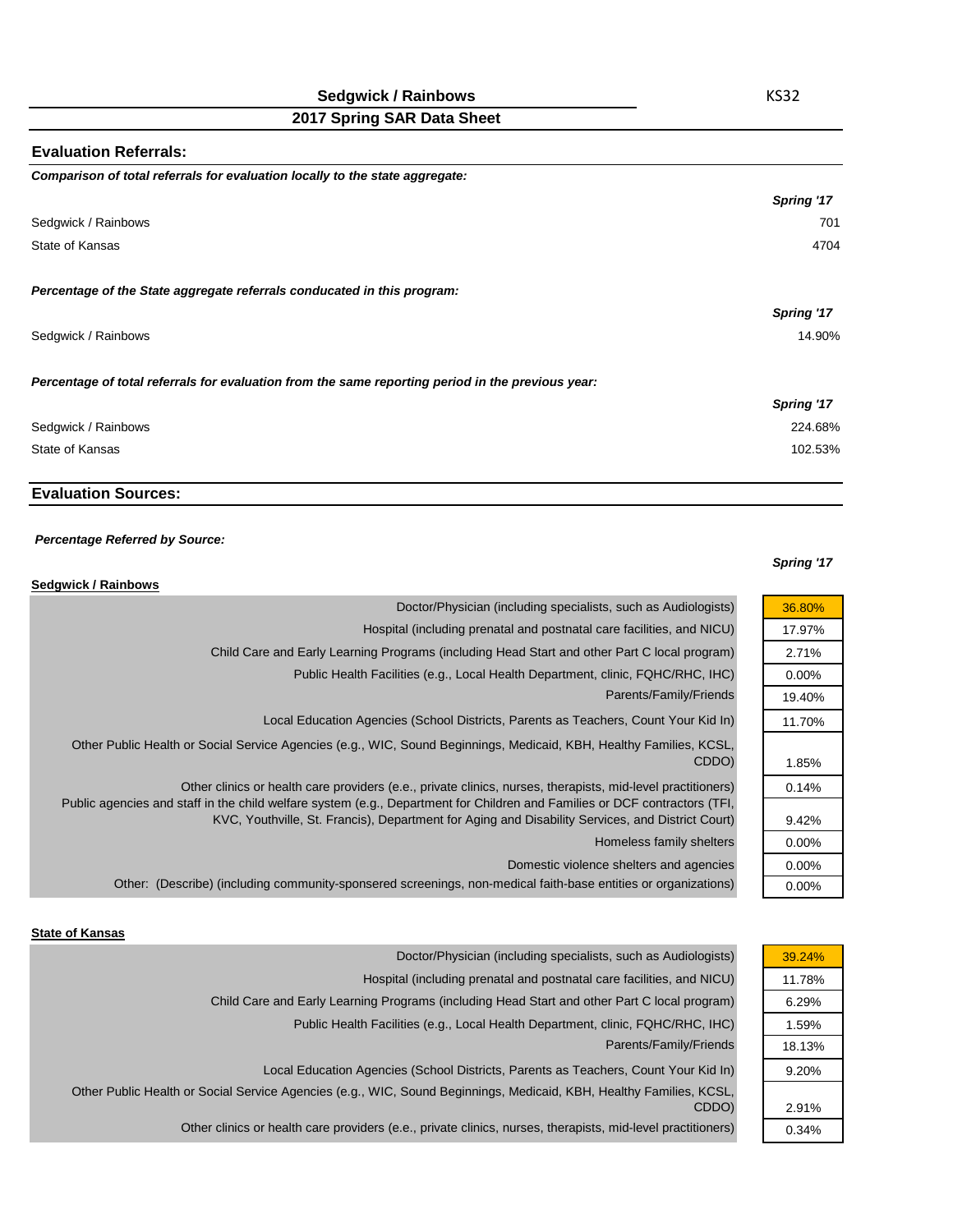| KVC, Youthville, St. Francis), Department for Aging and Disability Services, and District Court)               | 7.99%      |
|----------------------------------------------------------------------------------------------------------------|------------|
| Homeless family shelters                                                                                       | 0.02%      |
| Domestic violence shelters and agencies                                                                        | 0.00%      |
| Other: (Describe) (including community-sponsered screenings, non-medical faith-base entities or organizations) | 2.49%      |
| Total referred but not evaluated:                                                                              |            |
|                                                                                                                | Spring '17 |
| Sedgwick / Rainbows                                                                                            | 287        |
| State of Kansas                                                                                                | 1583       |
| Percentage of referrals that were not evaluated:                                                               |            |
|                                                                                                                | Spring '17 |
| Sedgwick / Rainbows                                                                                            | 40.94%     |
| State of Kansas                                                                                                | 33.65%     |
| Percentage of reasons for not completing evaluations:                                                          |            |
|                                                                                                                | Spring '17 |
|                                                                                                                |            |
| Sedgwick / Rainbows                                                                                            |            |
| <b>Family Declined</b>                                                                                         | 27.87%     |
| Moved                                                                                                          | 2.44%      |
| <b>Could Not</b>                                                                                               |            |
| Locate Family                                                                                                  | 21.25%     |
| In Process                                                                                                     | 48.43%     |
| Other                                                                                                          | 0.00%      |
|                                                                                                                |            |

**State of Kansas** 

| Family Declined            |
|----------------------------|
| Moved                      |
| Could Not<br>Locate Family |
| In Process                 |
| ∩ther                      |



**Timelines:**

## *Percentage of referrals not meeting seven-day timeline:*

|                                                               | <b>Spring '17</b> |
|---------------------------------------------------------------|-------------------|
| Sedgwick / Rainbows                                           | $0.00\%$          |
| State of Kansas                                               | $0.00\%$          |
| Percentage of IFSPs not developed within the 45-day timeline: |                   |
|                                                               | Spring '17        |
| Sedgwick / Rainbows                                           | 23.58%            |
| State of Kansas                                               | 19.17%            |

## **Local Program Proportionate Size Comparison:**

| <b>Six-Month Cumulative Count</b> |            |
|-----------------------------------|------------|
|                                   | Spring '17 |
| Sedgwick / Rainbows               | 1188       |
| State of Kansas                   | 7314       |